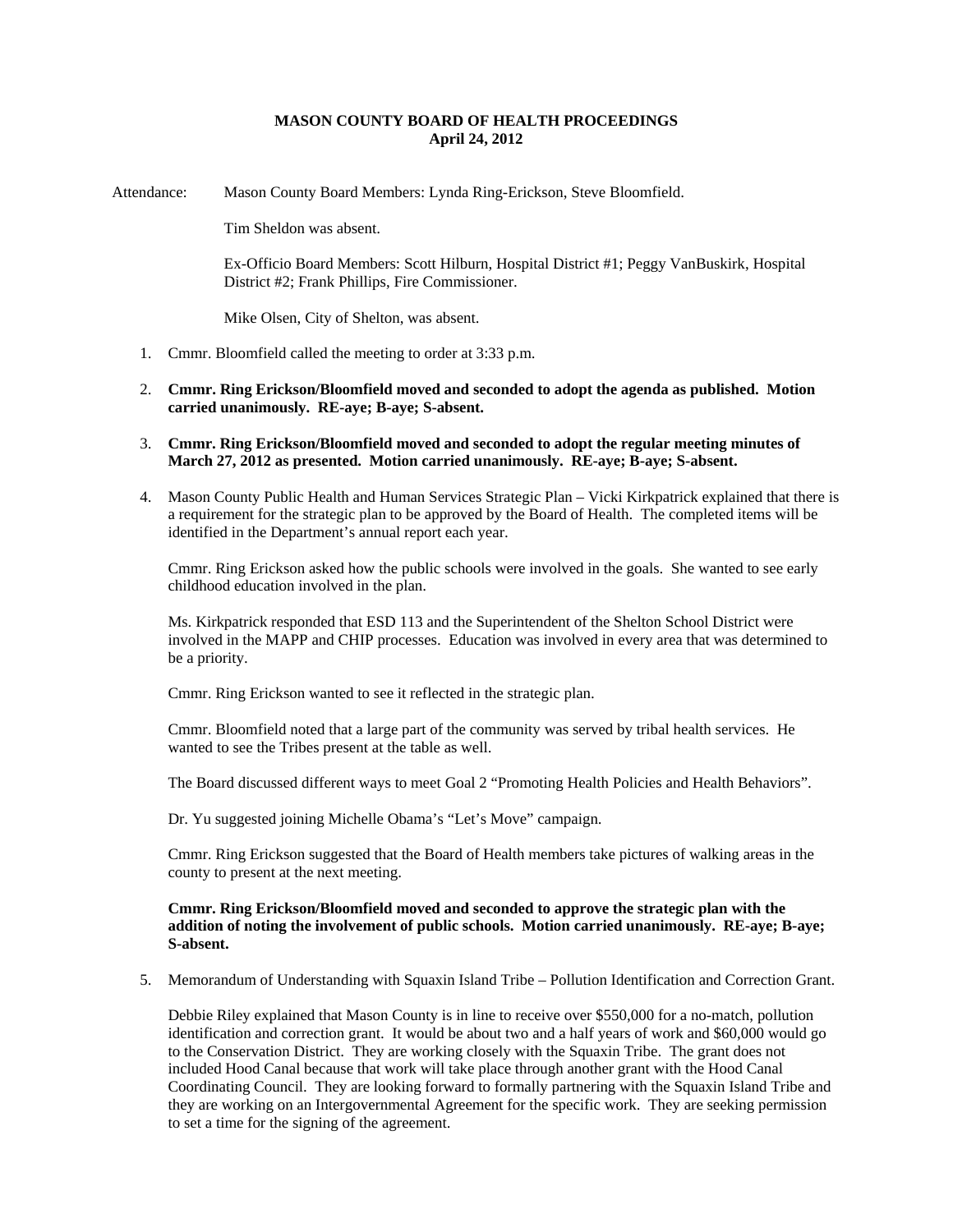## **BOARD OF HEALTH PROCEEDINGS April 24, 2012 - PAGE 2**

John Konovsky added that the State Department of Health originally hesitated including Mason County in the program, even though it is the most important shellfish growing areas in the state. Formalizing an agreement between the Tribe and the County helped move the process forward. The Tribal Council was very excited about the program and wanted to get together for a formal signing ceremony.

Cmmr. Ring Erickson was passionate about the issue and enjoyed working with the Tribes.

Cmmr. Bloomfield also thought it was a huge step in the right direction.

- 6. Administration
	- 6.1 Health Officer Report Dr. Yu reported that they are working on a Memorandum of Understanding between the Medical Reserve Corps and the Squaxin Island Tribe to staff a health clinic to assist with the canoe journey. There are concerns with the number of people expected to attend. She also discussed whooping cough. There have been the same number of cases reported in the first four months of this year as all of last year. She discussed the importance of getting vaccinated.
	- 6.2 Director Report Ms. Kirkpatrick went over the Legislative bills that have passed the will affect the Department. A surcharge has been added to recorded documents to assist with housing assistance programs. There is also a bill that gives local Boards of Health the ability to impose a rate for the actual costs of the County's onsite management plan. It could be a funding mechanism that the Stormwater Task Force explores.
- 7. Environmental Health
	- 7.1 Water Quality Update Ms. Riley reported that the Department of Health's shellfish program finished their annual update. Only one station in the state was not meeting the standard and nine were threatened. There is a station on Hood Canal near Union that is listed as threatened.

Cmmr. Ring Erickson asked Ms. Riley to report on these issues at the evening Commission meeting.

Ms. Riley also noted that the Department is continuing sampling on three D listed streams in the county.

- 7.2 Waivers Ms. Riley provided the current environmental health waivers for the Board's information.
- 8. Community and Family Health

8.1 Manager's Report – Ms. Buchheit was absent so Ms. Kirkpatrick reported that the Department would be receiving enough additional funding to double the number of clients in the Nurse Family Partnership program. They will need to hire another public health nurse to maintain other grant programs.

- 9. Public Comment There was no public comment.
- 10. Adjourn The meeting adjourned at 4:49 p.m.